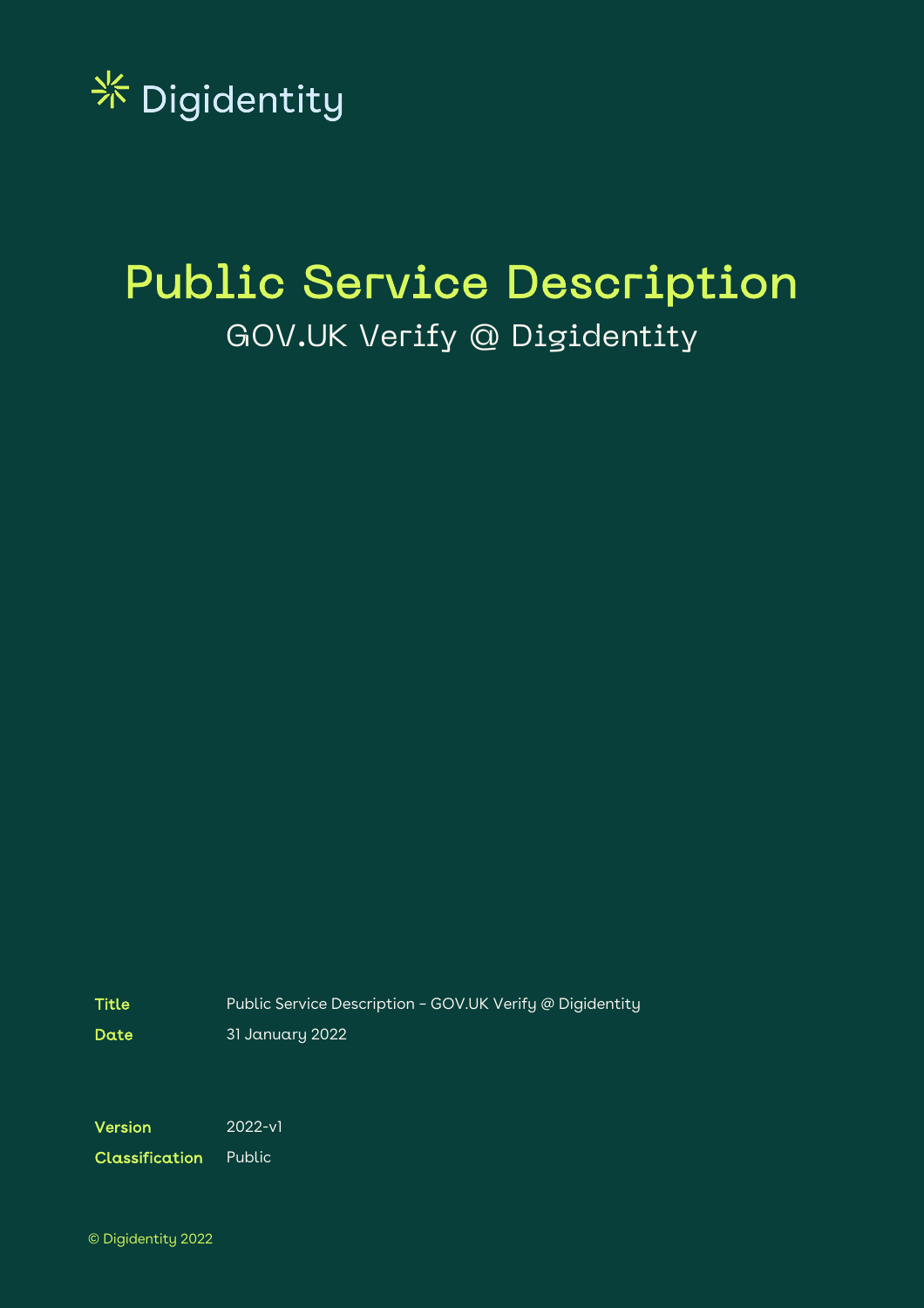

31 Jan 2022 13:32 +0100 Den Haag

**R** Digidentity B.V. QUALIFIED BUSINESS SEAL

## Revisions

| Version   | Date            | Author             | Changes Made (*) |
|-----------|-----------------|--------------------|------------------|
| 2021-v1   | February 2021   | Portia Thorell     | Initial version  |
| $2022-v1$ | 31 January 2022 | Sander Remmerswaal | Review & update  |
|           |                 |                    |                  |
|           |                 |                    |                  |

(\*) All changes are marked in grey highlight.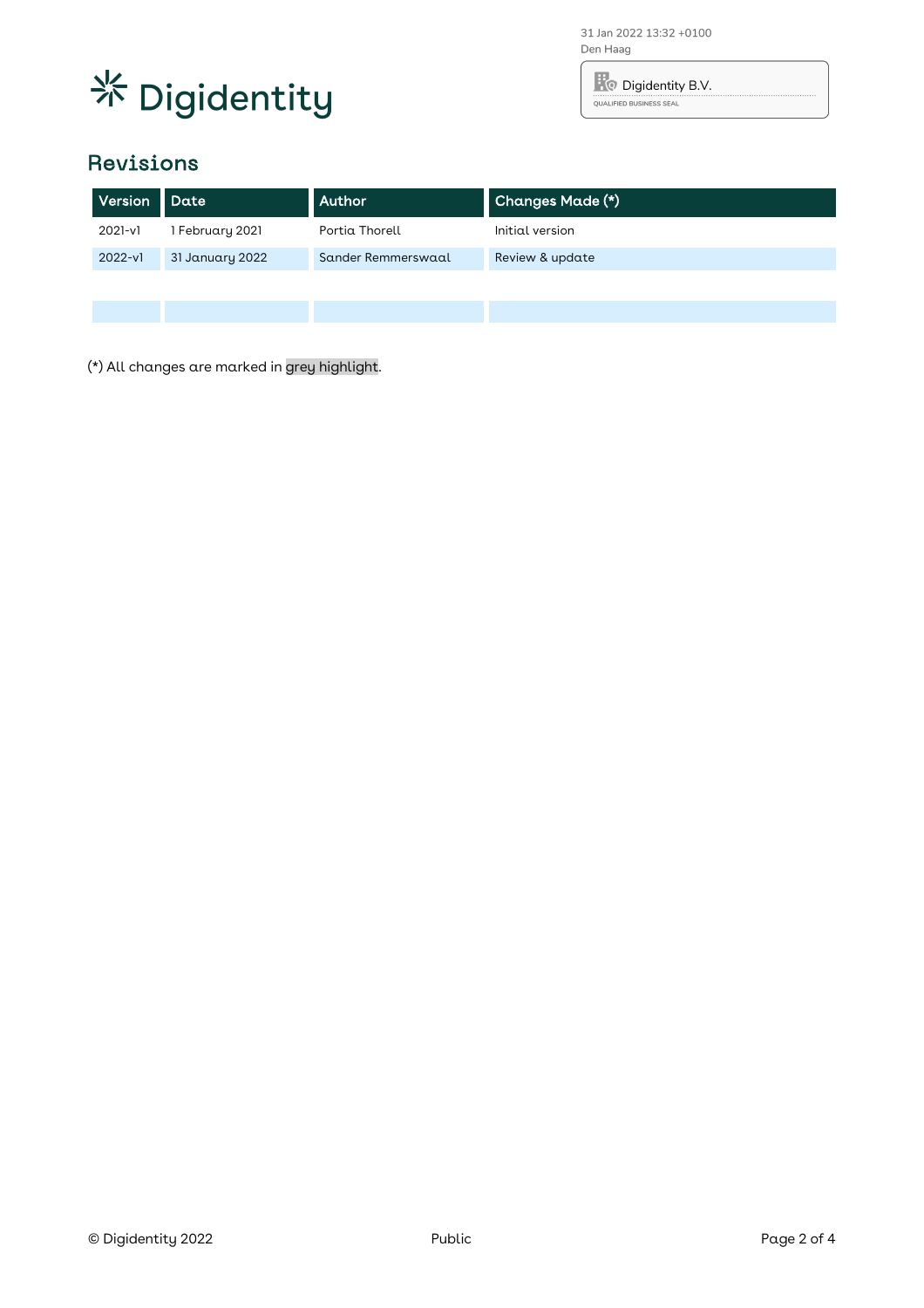# **※ Digidentity**

### Public Service Description

Digidentity is a certified identity provider for the GOV.UK Verify service, and as such is listed by GOV.UK as a certified company: GOV.UK website.

Via Digidentity:

- $*$  Users can register for a Digidentity account to claim their identity
- $*$  Users with a verified identity can access services available via GOV.UK Verify
- Users can expect the highest standards of authentication and security available

To provide this service to users for GOV.UK Verify, Digidentity ensures that the requirements and standards of the UK Government in GPG (Good Practice Guide) 44 and GPG 45 are met.

#### How the service works

#### Registration

Via the GOV.UK pre-registration, Digidentity can be chosen as the identity provider. Once chosen, users are automatically directed to the registration process of Digidentity. Users are required to accept the terms and conditions, without doing do so, it isn't possible to register.

#### Authentication

When logging into their profile, or when requiring access to GOV.UK Verify services, users are required to make use of the 2-step login. Users can choose between the SMS or the Digidentity Authenticator app. Once authenticated users can access services and/or their profile to maintain it.

#### Identity Proofing & Verification (IPV)

Identity proofing and verification is at the core of creating a digital identity.

#### Account Maintenance

Users are in control of their own identity account and can also make changes when needed (e.g. change of name on marriage) Changes are always verified to ensure maximum protection and security, and for fraud prevention.

#### Registration

#### Making an account

Once directed to the Digidentity process users are required to provide & confirm a valid email address and create a password. Once this is complete the user needs to choose their form of 2-step authentication, e.g. SMS. 2-step authentication is always required to secure the account.